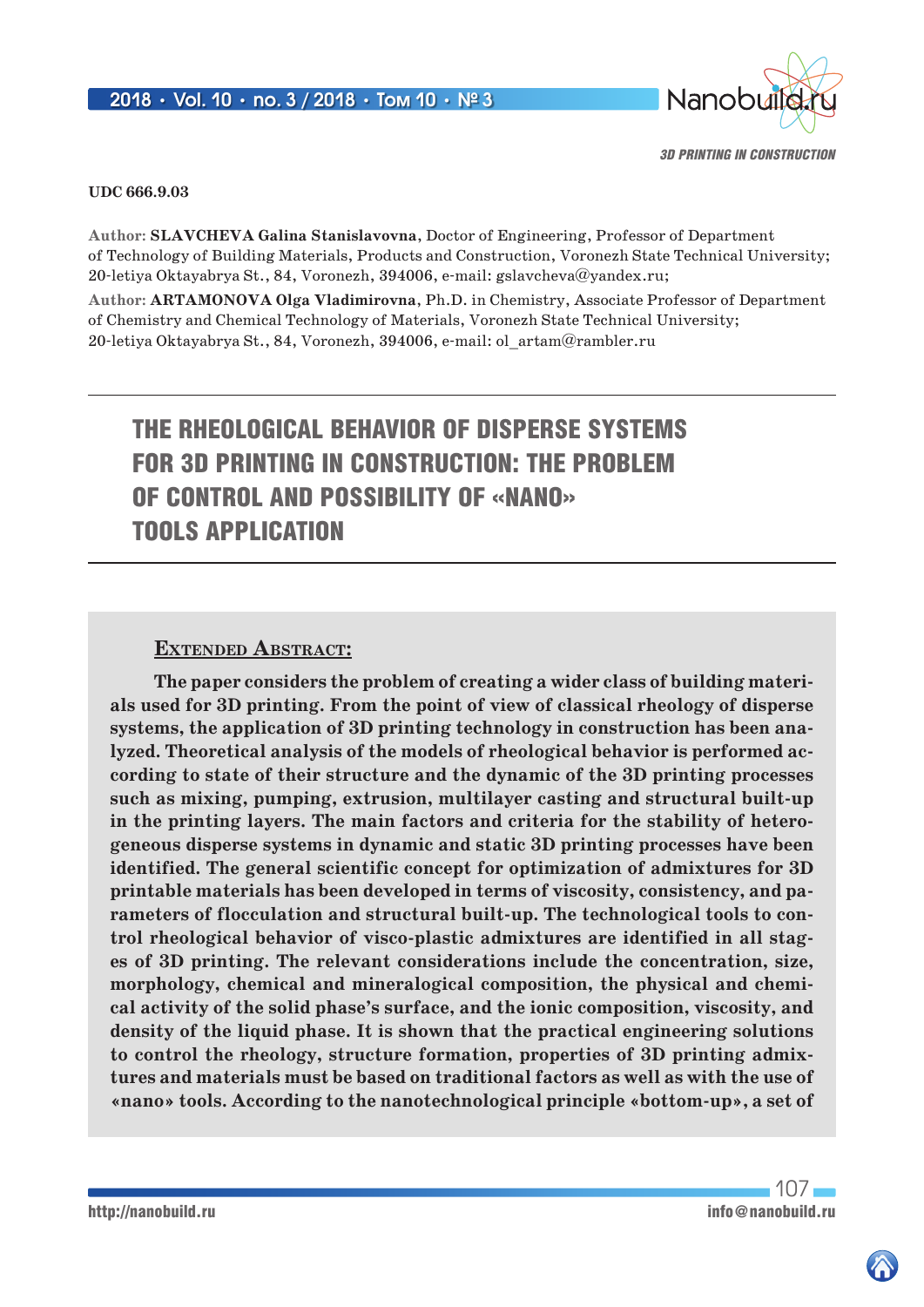

*3D PRINTING IN CONSTRUCTION*

**«nano» tools is proposed to control such admixture properties as extrudability, formability, and buildability. In conclusion the scientific and technical tasks to be researched have been formulated.** 

**Key words:** disperse systems, structural and rheological properties, rheological behavior of admixtures, 3D printing in constrcution.

#### **DOI: dx.doi.org/10.15828/2075-8545-2018-10-3-107-122**

#### **Machine-readable information on CC-licenses (HTML-code) in metadata of the paper**

 $\langle$ a rel="license" href="http://creativecommons.org/licenses/by/4.0/" $\langle$ img alt="Creative Commons License" style="borderwidth:0" src="https://i.creativecommons.org/l/by/4.0/88x31.png" /></a><br />>/>>><span xmlns:dct="http://purl. org/dc/terms/" property="dct:title">The rheological behavior of disperse systems for 3D print-ing in constrcution: the problem of control and possibility of «nano» tools application</span> by <a xmlns:cc="http://creativecommons.org/ns#" href="Nanotehnologii v stroitel'stve = Nanotechnologies in Construction. 2018, Vol. 10, no. 3, pp. 107–122. DOI: dx.doi. org/10.15828/2075-8545-2018-10-3-107-122" property="cc:attributionName" rel="cc:attributionURL">Slavcheva G.S., Artamonova O.V. </a> is licensed under a <a rel="license" href="http://creativecommons.org/licenses/by/4.0/">Creative Commons Attribution 4.0 International License</a>>>>>.<br />br />Based on a work at <a xmlns:dct="http://purl.org/dc/terms/" href="http://nanobuild.ru/en\_EN/nanobuild-3-2018/" rel="dct:source">http://nanobuild.ru/en\_EN/nanobuild-3-2018/</ a>.<br />Permissions beyond the scope of this license may be available at <a xmlns:cc="http://creativecommons.org/ns#" href="ol\_artam@rambler.ru" rel="cc:morePermissions">ol\_artam@rambler.ru</a>.

### *References:*

- 1. *Lim S., Buswell R.A., Le T.T., et al.* Developments in construction-scale additive manufacturing processes.Automation in Construction. 2012. 21 (1). Рр. 262–268.
- 2. *Gebler M., Schoot Uiterkamp A.J.M., & Visser C.* A global sustainability perspective on 3D printing technologies. Energy Policy. 2014. 74(C). Рр. 158–167.
- 3. *Tay Y.W., Panda B., Paul S.C., et al.* Processing and Properties of Construction Materials for 3D Printing. Materials Science Forum. 2016. 861. Рр. 177–181.
- 4. *Lloret E., Shahabb A.R., Linus M., et al.* Complex concrete structures Merging existing casting techniques with digital fabrication. Computer-Aided Design. 2015. V. 60. Pр. 40–49.
- 5. *Weng Y., Li M., Qian S., et al.* Design 3D printing cementitious materials via Fuller Thompson theory and Marson-Percy model. Construction and Building Materials. 2018. V. 163. Pр. 600–610.

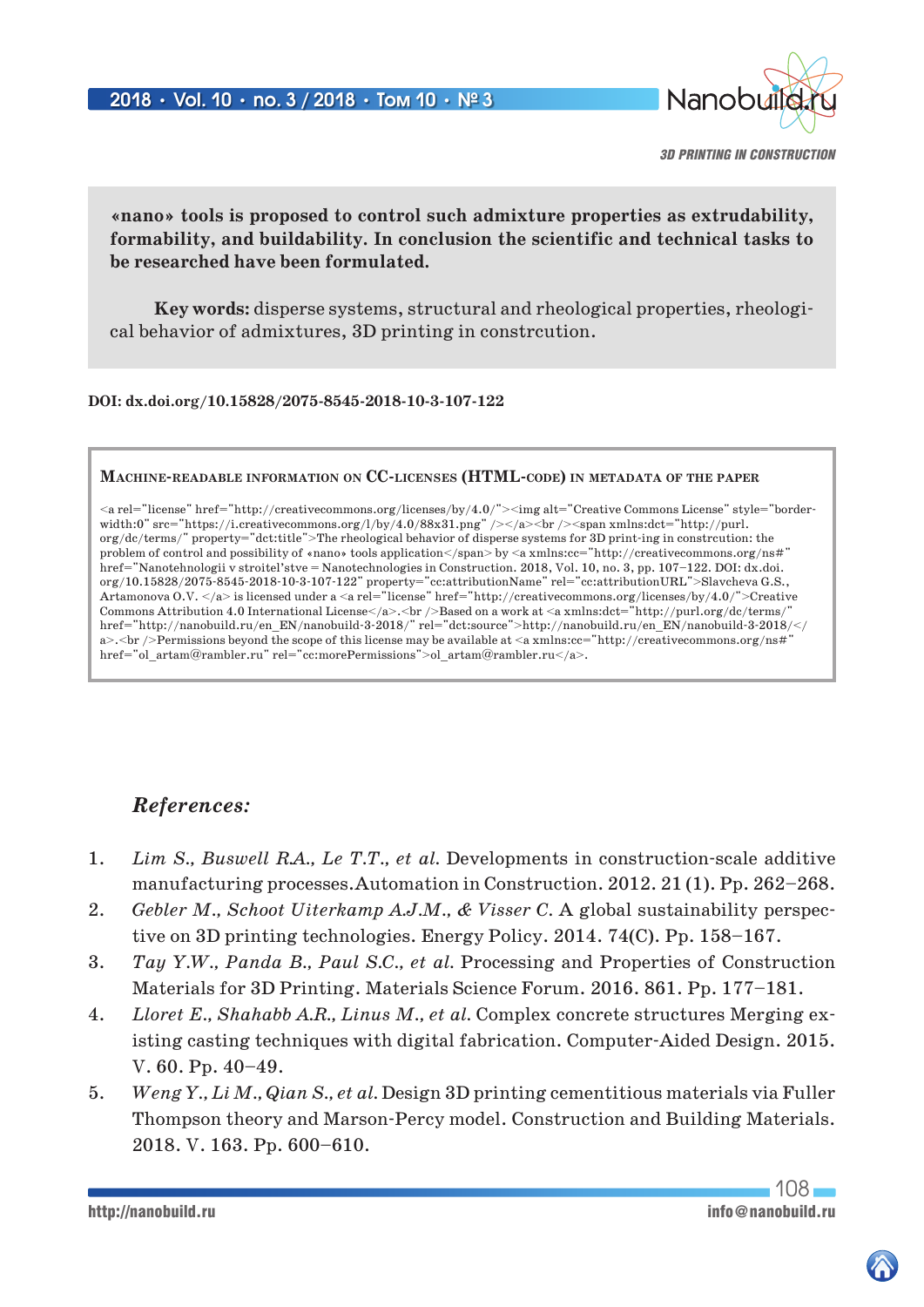

*3D PRINTING IN CONSTRUCTION*

- 6. *Roussel N.* Steady and transient flow behaviour of fresh cement pastes. Cement and Concrete Research. 2005. 35 (9). Рр. 1656–1664.
- 7. *Khalil N., Aouad G., El Cheikh K. & Rémond S.* Use of calcium sulfoaluminate cements for setting control of 3D-printing mortars. Construction and Building Materials. 2017. V. 157. Рр. 382–391.
- 8. *Panda B., & Tan M.J.* Experimental study on mix proportion and fresh properties of fly ash based geopolymer for 3D concrete printing. Ceramics International. 2018. V. 44. Is. 9. Рр. 10258–10265.
- 9. *Paul S.C., Tay Y.W.D., Panda B., & Tan M.J.* Fresh and hardened properties of 3D printa-ble cementitious materials for building and construction. Archives of Civil and Mechanical Engi-neering. 2018. V. 18(1). Рр. 311–319.
- 10. *Van Zijl A., Chandra S., Tan M.J., et al.* Properties of 3D Printable Concrete. 2nd Interna-tional Conference on Progress in Additive Manufacturing, (Pro-AM 2016). At Nanyang, Singapore, 2016. Рр. 421–426.
- 11. *Perrot A., Rangeard D. & Pierre A.* Structural built-up of cement-based materials used for 3D-printing extrusion techniques. Materials and Structures. 2016. V. 49. Pp. 1213–1220.
- 12. *Chernyshev E.M., Artamonova O.V., Slavcheva G.S.* Concepts and technology base nano-modification of structures of building composites. Part 3: effective nanomodification of systems and structures of cement hardening cement stone (criteria and conditions). Construction materials. 2015. № 10. Pp. 54–63. (In Russian).
- 13. *Chernyshev E.M., Artamonova O.V., Slavcheva G.S.* Nanomodificirovanie sistem tverdeniya v strukture stroitel'nyh kompozitov [Nanomodification of hardening systems in the struc-ture of building composites]. Voronezh, Nauchnaya kniga [The scientific book]. 2016. 132 p. (In Russian).
- 14. *Chernishov E.M., Slavcheva G.S., Artamonova O.V.* Control of rheological and structural properties cement stone at the nanomodification. Nanotehnologii v stroitel'stve = Nanotechnologies in Construction. 2016, Vol. 8, no. 6, pp. 87–101. DOI: dx.doi.org/10.15828/2075-8545-2016-8-6-87-101. (In Russian).
- 15. *Rebinder P.A.* Izbrannye trudy. Poverhnostnye yavleniya v dispersnyh sistemah [Selected works. Surface phenomena in disperse systems. Physico-chemical mechanics]. Moscow: Nauka. 1979. 381 p. (In Russian).
- 16. *Kruglitsky N.N.* Ocherki po fiziko-himicheskoj mekhanike [Essays on physical and chem-ical mechanics]. Kiev, Naukova Dumka, 1988. 224 p. (In Russian).
- 17. *Uryev N.B.* Fiziko-himicheskaya dinamika strukturirovannyh nanodispersnyh sistem i nanodispersnyh kompozicionnyh materialov. Chast' 1 [Physico-chemical dynamics of structured nanodispersed systems and nanodispersed composite ma-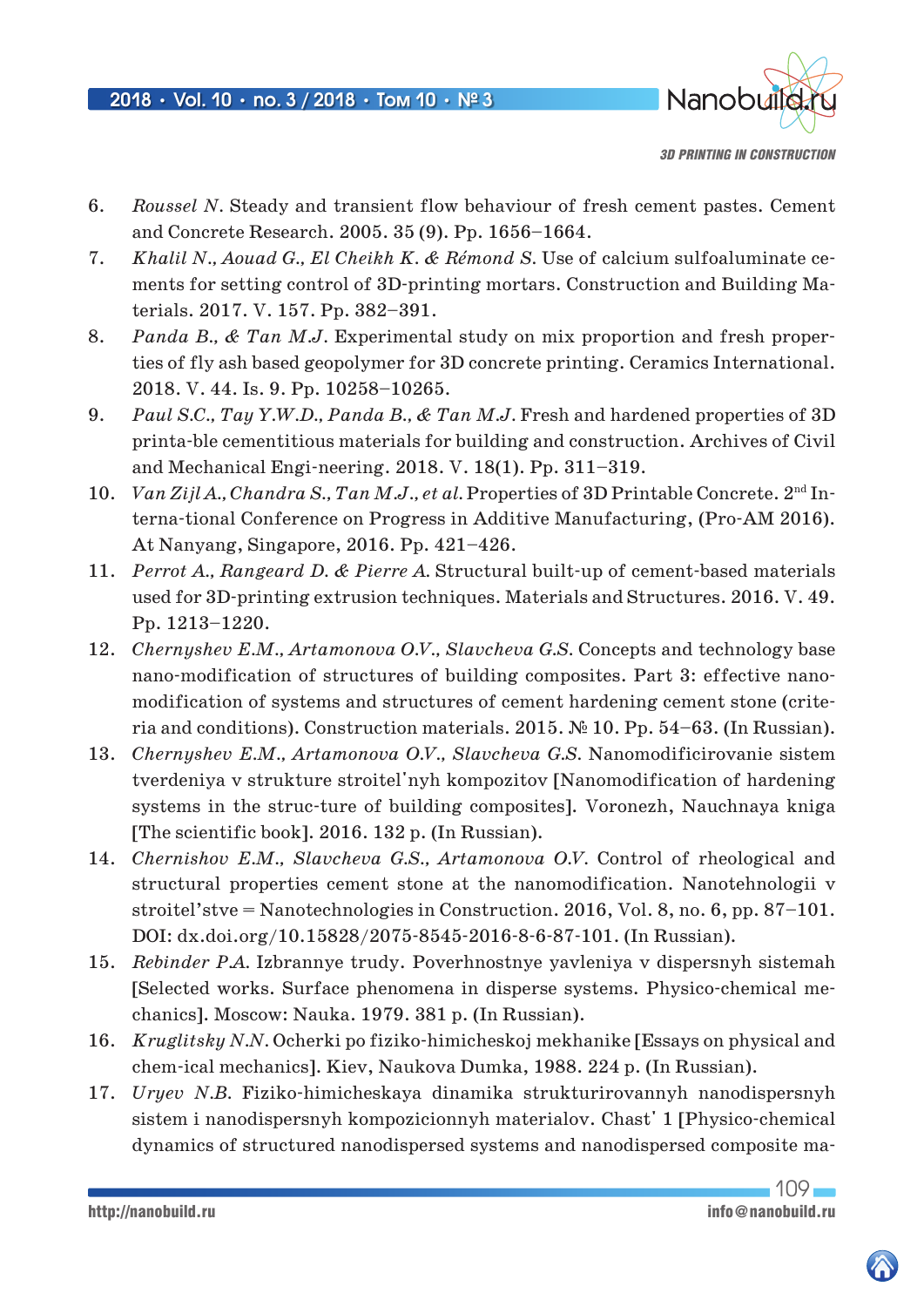

*3D PRINTING IN CONSTRUCTION*

terials. Part 1]. Fizikohimiya poverhnosti i zashchita materialov. [Physicochemistry of the surface and protection of materials]. 2010. Vol. 46, № 1. Pp. 3–23. (In Russian).

- 18. *Uryev N.B.* Vysokokoncentrirovannye dispersnye sistemy [Highly concentrated disperse systems]. Moscow: Himiya [Chemistry], 1980. 319 p. (In Russian).
- 19. *Yaminsky V.V., Pchelin V.A., Amelina E.A., Shchukin E.D.* Koagulyacionnye kontakty v dispersnyh sistemah [Coagulation contacts in disperse systems]. Moscow: Himiya [Chemistry]. 1982. 185 p. (In Russian).
- 20. *Koch C.C.* Nanostructured materials: Processing, Properties and Potential Applications. New York: Noyes Publications, 2002. 612 p.

**Dear colleagues! The reference to this paper has the following citation format:**

*Slavcheva G.S., Artamonova O.V.* The rheological behavior of disperse systems for 3D print-ing in constrcution: the problem of control and possibility of «nano» tools application. Nanotehnologii v stroitel'stve = Nanotechnologies in Construction. 2018, Vol. 10, no. 3, pp. 107–122. DOI: dx.doi.org/10.15828/2075-8545- 2018-10-3-107-122. (In Russian).

 $110$ http://nanobuild.ru<br>
info@nanobuild.ru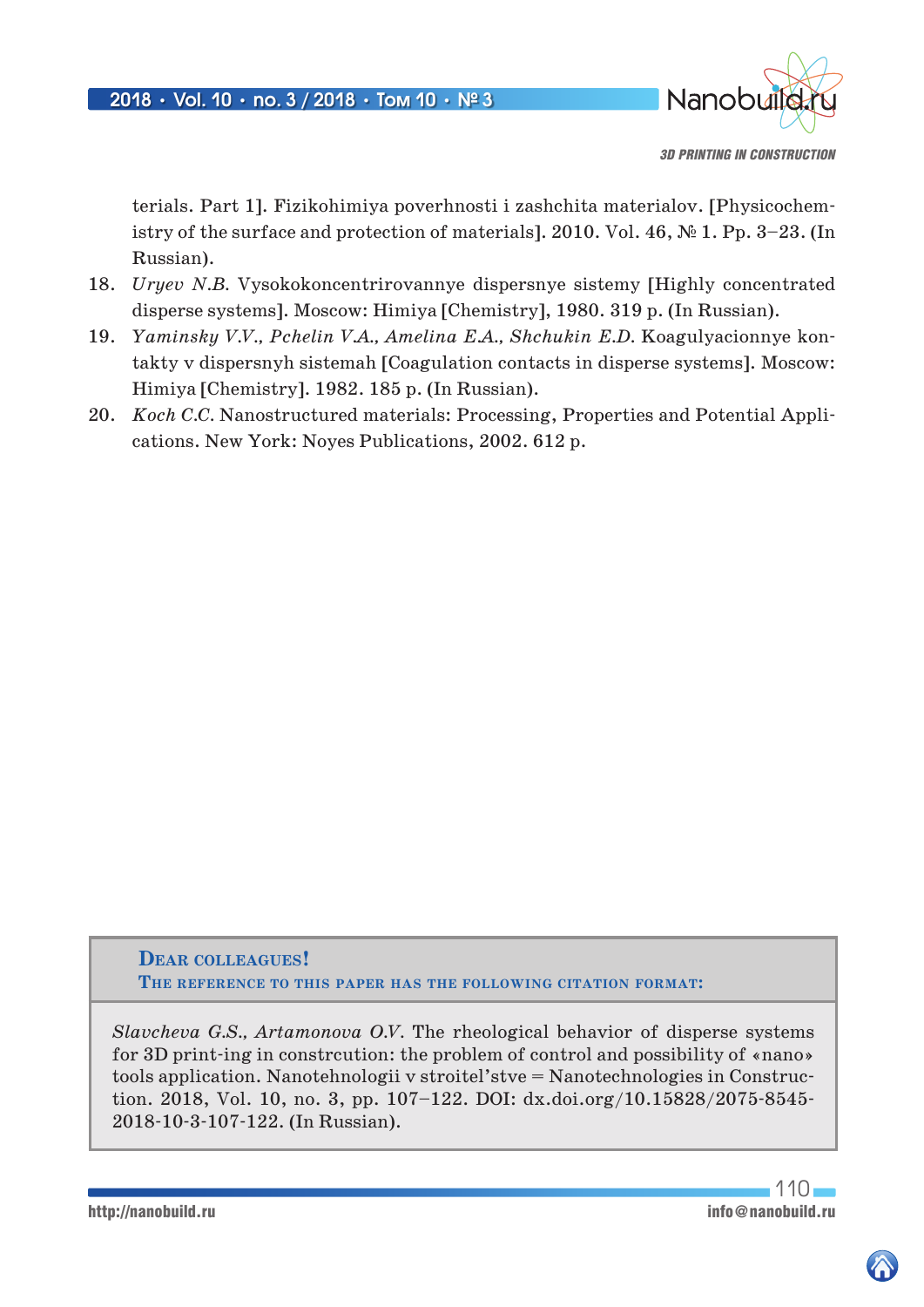

#### **УДК 666.9.03**

**Автор: Славчева Галина Станиславовна**, д.т.н., проф. каф. технологии строительных материалов, изделий и конструкций, Воронежский государственный технический университет; ул. 20-летия Октября, 84, Воронеж, 394006, e-mail: gslavcheva@yandex.ru;

**Автор: Артамонова Ольга Владимировна**, к.х.н., доц. каф. химии и химической технологии материалов, Воронежский государственный технический университет; ул. 20-летия Октября, 84, Воронеж, 394006, e-mail: ol\_artam@rambler.ru

# РЕОЛОГИЧЕСКОЕ ПОВЕДЕНИЕ ДИСПЕРСНЫХ СИСТЕМ ДЛЯ СТРОИТЕЛЬНОЙ 3D-ПЕЧАТИ: ПРОБЛЕМА УПРАВЛЕНИЯ НА ОСНОВЕ ВОЗМОЖНОСТЕЙ АРСЕНАЛА «НАНО»

#### **АннотАция <sup>к</sup> стАтье (Авторское резюме, реферАт):**

**В статье обсуждается проблема создания смесей и композитов широкого функционального назначения, адаптированных к процессам строительной 3D-печати. Исходя из положений классической реологии дисперсных систем, проанализирован строительно-технологический процесс 3D-печати. Произведен теоретический анализ моделей реологического поведения дисперсных систем в соответствии с состоянием их структуры и динамикой процессов приготовления смеси, транспортирования ее из смесителя в экструдер, экструдирования, послойной укладки по заданной траектории, твердения смесей в напечатанных слоях строительного объекта. Выделены основные факторы и критерии устойчивости гетерогенных дисперсных систем в динамических и статических условиях 3D-печати. Сформирована общая научная концепция оптимизации составов смесей для 3D-печати по характеристикам вязкости, пластичности, а также параметрам процессов схватывания и твердения. Обоснованы технологические средства управления реологическим поведением вязко-пластичных смесей на всех стадиях процесса 3D-печати. К ним отнесены концентрация, размер, морфология, химико-минералогический состав, физико-химические свойства поверхности частиц дисперсной фазы, ионный состав, вязкость, плотность дисперсионной среды. Показано, что прикладные инженерные решения по управлению реологией, структурообразованием** 

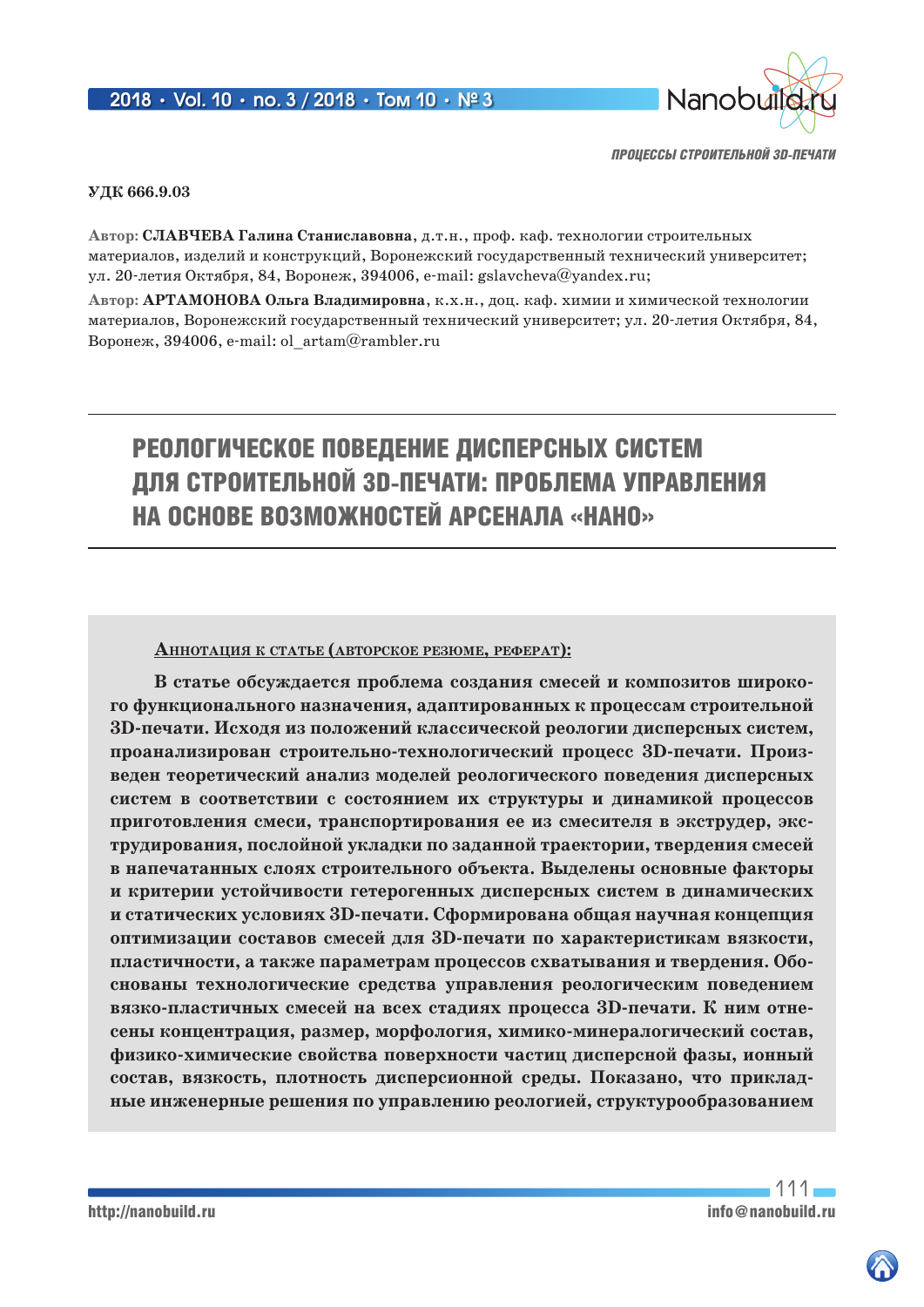

**и свойствами смесей и композитов для 3D-печати должны быть основаны на применении традиционных рецептурно-технологических факторов и использовании средств из арсенала «нано». В работе предложен набор средств из арсенала «нано» в соответствии с нанотехнологическим принципом «снизу – вверх», в частности, для управления реологическими характеристиками смесей, для обеспечения их вязкопластичности и формоустойчивости. В заключении сформулированы научные и прикладные задачи дальнейшего развития исследований в этой области.**

**Ключевые слова:** дисперсные системы, структурно-реологические свойства, реологическое поведение смесей, 3D-печать в строительстве.

#### **DOI: dx.doi.org/10.15828/2075-8545-2018-10-3-107-122**

#### **МАшиночитАемАя информАция о CC-лицензии в метАдАнных стАтьи (HTML-код):**

 $\langle$ a rel="license" href="http://creativecommons.org/licenses/by/4.0/"> $\langle$ img alt="Лицензия Creative Commons" style="borderwidth:0" src="https://i.creativecommons.org/l/by/4.0/88x31.png" /></a><br />Произведение «<span xmlns:dct="http:// purl.org/dc/terms/" href="http://purl.org/dc/dcmitype/Text" property="dct:title" rel="dct:type"> Реологическое поведение дисперсных систем для строительной 3d-печати: проблема управления и возможности арсенала «нано» </span>» созданное автором по имени <a xmlns:cc="http://creativecommons.org/ns#" href="Нанотехнологии в строительстве. – 2018. – Том 10, № 3. – С. 107–122. – DOI: dx.doi.org/10.15828/2075-8545-2018-10-3-107-122." property="cc:attributionName" rel="cc:attribut ionURL">Славчева Г.С., Артамонова O.B. </a>, публикуется на условиях <a rel="license" href="http://creativecommons.org/ licenses/by/4.0/">лицензии Creative Commons С указанием авторства 4.0 Всемирная</a>.<br/>>br />Основано на произведении с <a xmlns:dct="http://purl.org/dc/terms/" href="http://nanobuild.ru/ru\_RU/nanobuild-3-2018/" rel="dct:source">http:// nanobuild.ru/ru\_RU/nanobuild-3-2018/</a>.<br />Разрешения, выходящие за рамки данной лицензии, могут быть доступны на странице <a xmlns:cc="http://creativecommons.org/ns#" href="ol\_artam@rambler.ru" rel="cc:morePermissions">ol\_ artam@rambler.ru</a>.

### Введение

Применение нанотехнологических принципов и подходов в строительном материаловедении обеспечило качественно новые возможности управления структурой и свойствами материалов. Использование средств из арсенала «нано» (в соответствии с терминологией, введенной академиком РААСН Е.М. Чернышовым) позволило получить строительные композиты нового поколения с уникальным комплексом свойств. Однако данные высокотехнологичные композиты, получаемые с применением микро- и наноразмерных структурных составля-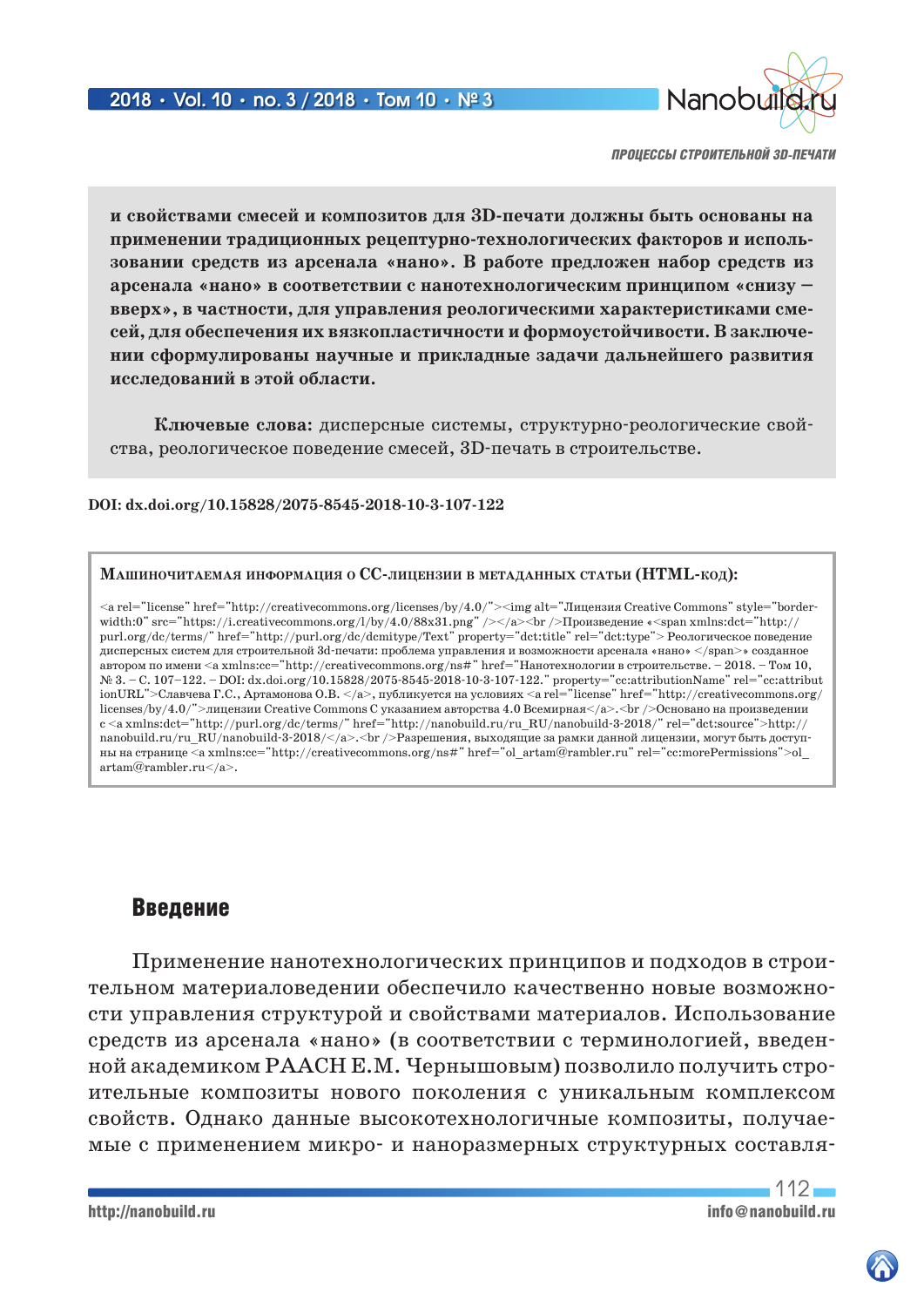

ющих, не находят широкого применения в строительстве. Сложилось противоречие между достижениями и технологическими возможностями материаловедения и нанотехнологий и потребностями традиционных технологий производства материалов для массового строительства. Разработанные концепции и средства из арсенала «нано» могут быть востребованы для реализации именно тех строительно-технологических процессов, которые основаны на новых нетрадиционных технологических принципах и приемах. На наш взгляд, к ним следует отнести строительные 3D-аддитивные технологии. Именно для их реализации в строительно-технологической практике необходим накопленный потенциал и арсенал «нано».

Как известно, отличительной особенностью процесса создания любых объектов с помощью 3D-аддитивных методов является использование цифровых технологий. Процесс реализуется через создание цифровой 3D-модели объекта; «разрезание» ее на 2D-слои с использованием соответствующего программного обеспечения, программирование работы исполнительного механизма для последовательного нанесения слоев материала в соответствии с его 3D-моделью. В настоящее время для создания строительных объектов апробированы и развиваются следующие 3D-аддитивные технологии, отличающиеся принципами формирования структуры объекта [1–3]: **3D-печать** – объект создается при послойном экструдировании вязко-пластичной смеси, **D-Shape** – объект создается при послойном нанесении наполнителя и жидкого связующего, **Slipforming** – объект создается при экструдировании смеси в момент ее схватывания. Наиболее приемлемой для практики строительства оказалась 3D-печать, строительно-технологический процесс реализации которой включает стадии приготовления смеси, транспортирования ее из смесителя в экструдер, экструдирование, послойную укладку, твердение смесей. Аппаратурное оформление данного способа доведено до промышленного выпуска комплектов оборудования рядом российских и зарубежных фирм.

# Постановка проблемы

В совокупности проблем реализации 3D-печати в строительстве одной из наиболее сложных и комплексных является проблема создания смесей. Несмотря на активное развитие исследований и большой объ-

 $113 -$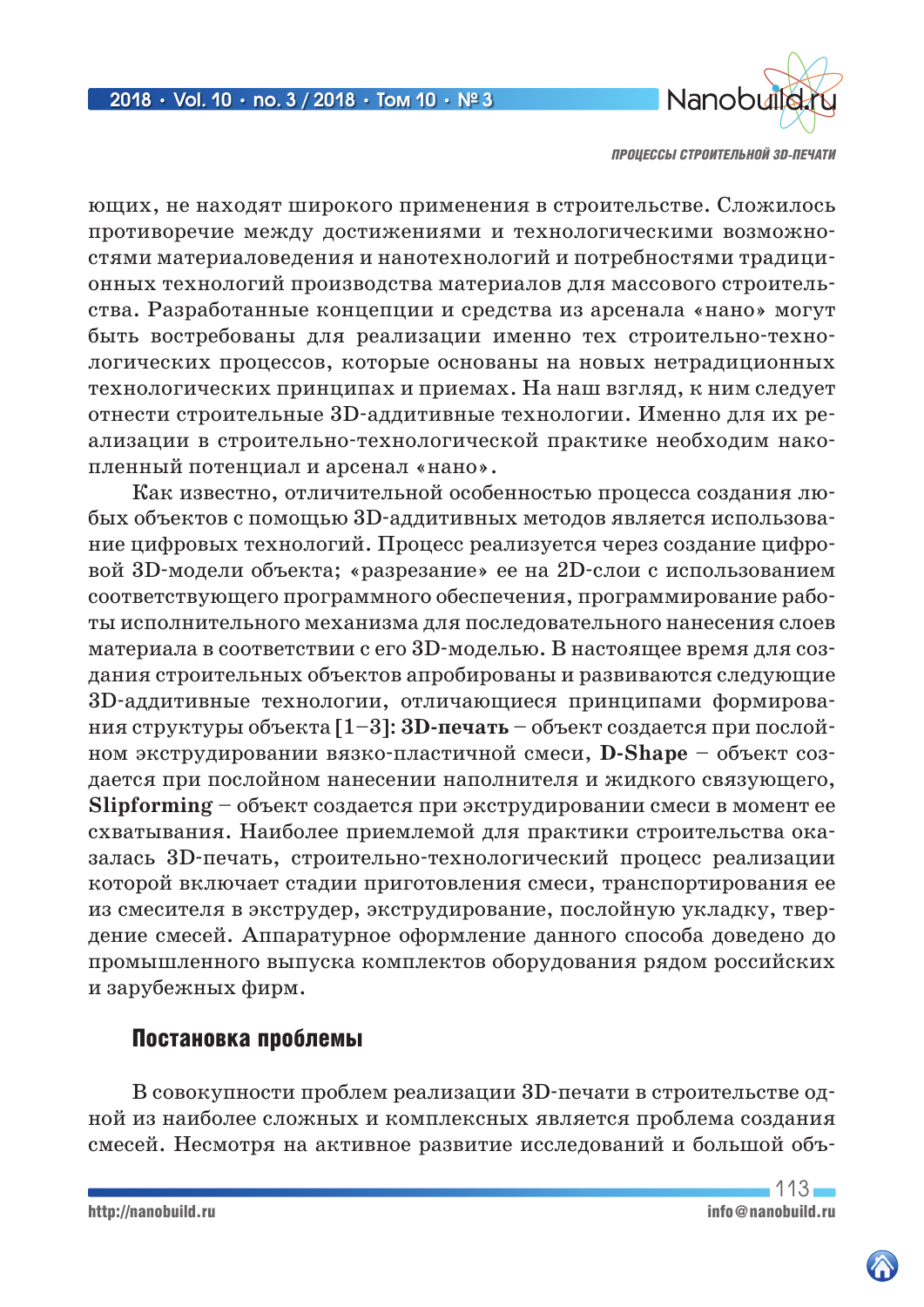

ем накопленной экспериментальной информации [4–11], следует отметить, что на сегодня отсутствует системное представление о принципах и приемах управления структурно-реологическими характеристиками смесей, кинетикой процессов схватывания и твердения.

Анализ процесса 3D-печати позволяет структурировать проблему создания адаптированных к данному процессу смесей на следующие составляющие: 1) проблема регулирования вязкости и пластичности смеси для обеспечения ее подачи к соплу принтера и экструзии; 2) проблема регулирования формоустойчивости и прочности смеси для обеспечения ее послойной укладки без деформирования; 3) проблема регулирования кинетики структурообразования и твердения композита для синхронизации скорости набора прочности со скоростью печати строительного объекта; 4) проблема оптимизации составов смесей по характеристикам вязкости, пластичности, скорости твердения и прочности для композитов различного функционального назначения и области применения в строительстве.

Для решения данной проблемы необходимо формирование общей научной концепции и обоснования комплексных технологических решений по созданию композитов широкого функционального назначения, адаптированных к процессам строительной 3D-печати. Возможности арсенала «нано» для организации кинетики структурообразования, модифицирования структуры и свойств были теоретически обоснованы и показаны в наших работах [12–14]. В данной статье акцент делается на выборе средств из арсенала «нано» для управления реологическими характеристиками смесей.

# Теоретическое обоснование концепции управления реологическим поведением дисперсных систем для 3D-печати

В соответствии с фундаментальными положениями структурной реологии (работы школ П.А Ребиндера [15] и А.В. Думанского [16]) дисперсные системы в технологическом процессе 3D-печати последовательно проходят целый спектр состояний структуры, которые соотносятся с его стадиями следующим образом: 1) приготовление смеси – формирование высококонцентрированной дисперсной системы «твердая дисперсная фаза – жидкая дисперсионная среда», структу-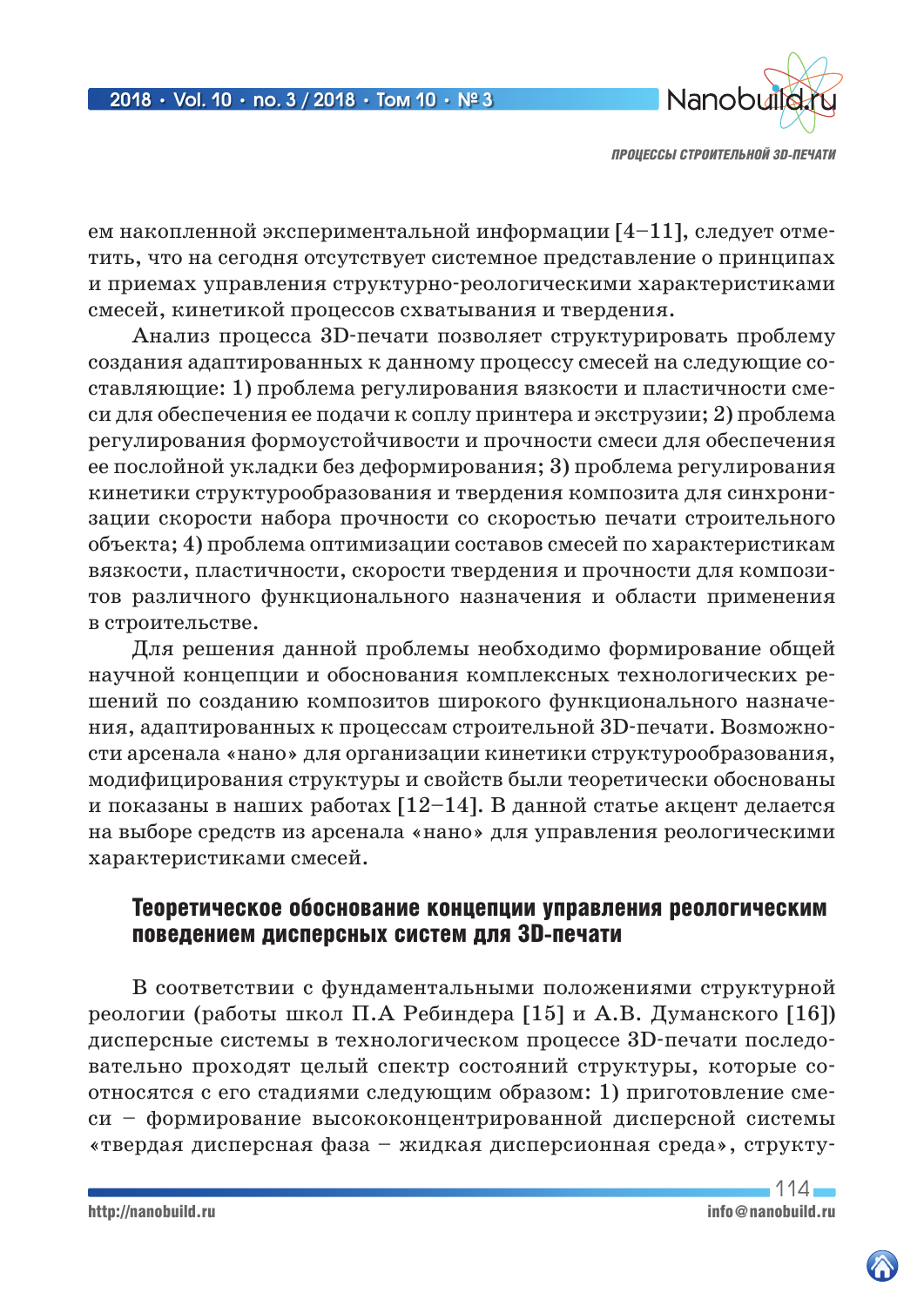

рированной коагуляционными контактами между частицами дисперсной фазы; 2) транспортировка смеси – вязко-пластическое течение при действии высоких напряжений сдвига, система переходит в состояние с полностью разрушенной структурой; 3) экструзия – вязкопластическое течение при действии низких сжимающих напряжений, в системе начинается процесс восстановления коагуляционных контактов; 4) печать слоя – переход в твердообразное состояние и восстановление коагуляционной структуры; 5) схватывание и твердение напечатанных слоев, система переходит от вязко-пластичной коагуляционной структуры к формированию структуры твердого тела с коагуляционно-кристаллизационными фазовыми контактами в результате химических и фазовых превращений.

На стадии существования коагуляционной структуры реологическое поведение дисперсных систем «твердая дисперсная фаза – жидкая дисперсионная среда» определяется действием следующего баланса сил: поверхностных сил молекулярного притяжения  $f_{c}^{\phantom{\dag}}$  и электростатического отталкивания  $f_{\mu}$ , определяющих поверхностные явления и межчастичные взаимодействия; внутренней энергии колебаний молекул дисперсионной среды, ответственных за тепловое броуновское движение; внешних сил, определяющих инерционность и гидродинамическое движение частиц в потоке; силы тяжести, влияющей на процесс седиментации частиц.

Вклад каждой из составляющих данного баланса сил зависит от динамики внешних воздействий и от типа дисперсной системы. В процессе 3D-печати смеси после приготовления при перекачке и экструзии находятся в динамических условиях, в процессе укладки слоев – в статических. Как правило, для реализации данных процессов используют две группы смесей, которые, согласно [17], можно квалифицировать как грубодисперсные (размер частиц *d* > 100 мкм) и микродисперсные (размер частиц *d* ~ 1÷100 мкм). Для таких систем вклад броуновского движения является пренебрежимо малым, а вклад поверхностных явлений, межчастичных взаимодействий, инерционность, гидродинамический фактор и фактор седиментации — главенствующими [18].

В динамических условиях поведение таких систем определяется кинетической энергией внешних сил, динамикой столкновения (соударения) соседних частиц и гидродинамическим сопротивлением дисперсионной среды, действием силы тяжести. Данные силы вызывают инер-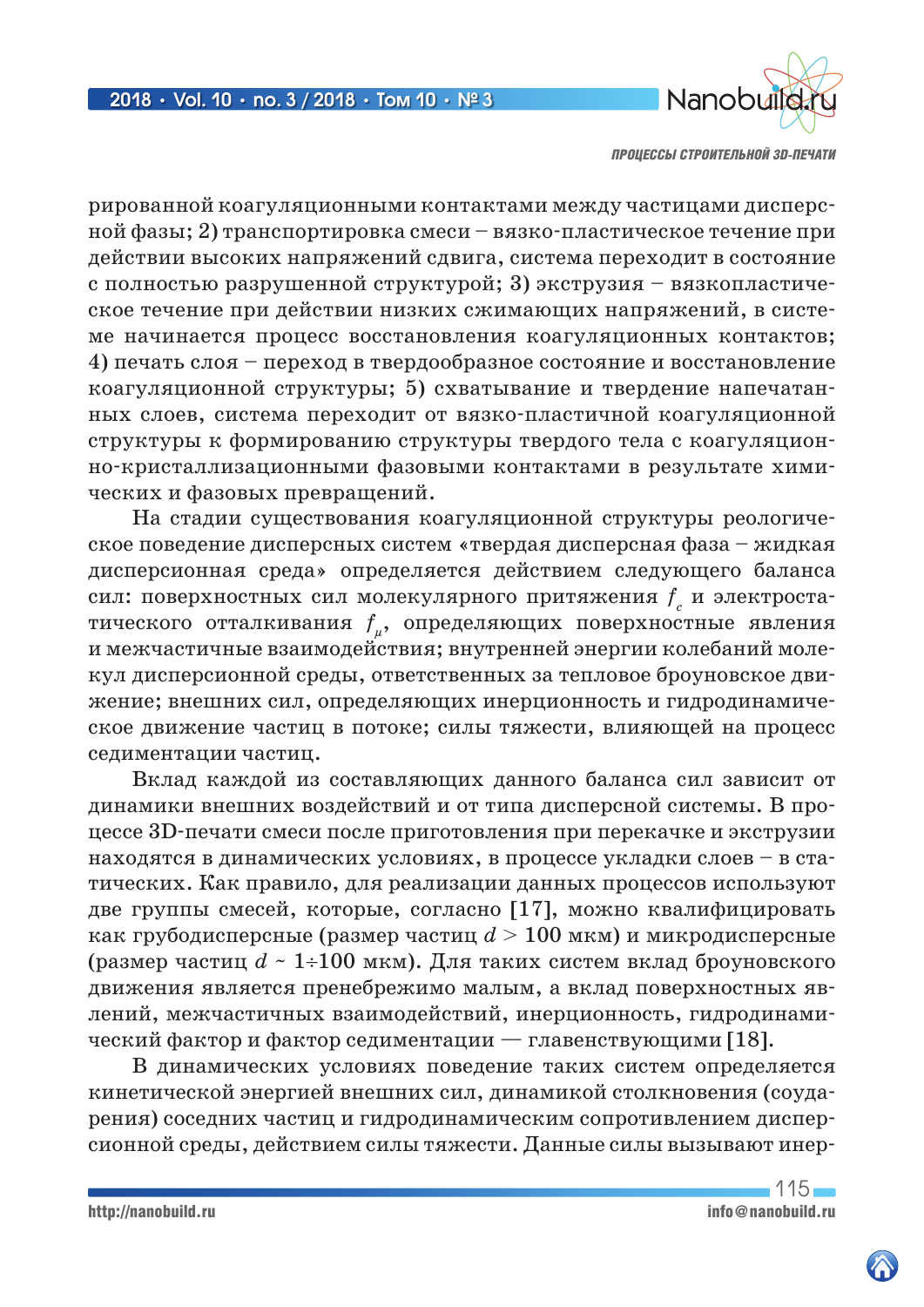

ционные и гидродинамические эффекты, сопровождающими движение частиц в пространстве. В микродисперсных системах с сильно развитой межфазной поверхностью существенную роль играют контактные взаимодействия между частицами, а также совокупность поверхностных явлений на межфазных границах [19–20]. В статических условиях поведение гетерогенных грубо- и микродисперсных систем определяется действием сил тяжести (фактор седиментации) и силами внутренних взаимодействий (вклад поверхностных явлений, контактных взаимодействий). Частицы объединяются в пространственные структуры, если поле действия данных сил соизмеримо с силой тяжести.

Анализ классических положений структурной реологии позволил выделить основные факторы устойчивости рассматриваемых систем в динамических и статических условиях. К ним отнесены: 1) **кинетический**, связанный со способностью дисперсной фазы находиться во взвешенном состоянии в дисперсионной среде и противодействовать кинетической энергии внешних сил и силам тяжести. Для этого необходимо сохранение определенного критического размера и уровня свободной поверхностной энергии частиц дисперсной фазы; 2) **электростатический**, который способствует взаимному отталкиванию дисперсных частиц из-за существования на их поверхности двойного электрического слоя. Его реализация зависит от наличия одноимённого заряда частиц дисперсной фазы, значения их электрокинетического потенциала, а также изменения межфазного поверхностного натяжения вследствие адсорбции ионов электролитов; 3) **молекулярно-адсорбционный**, связанный с условиями, которые также препятствуют агрегации частиц дисперсной фазы. Его реализации способствует снижение уровня свободной межфазной энергии на границе раздела фаз, уменьшение силы взаимодействия в контактах между частицами. Средствами реализации являются гидратация (сольватация) частиц дисперсной фазы, а также модификация их поверхности защитным слоем из адсорбированных молекул ПАВ; 4) **гидродинамический**, определяющий зависимость устойчивости дисперсных систем от плотности и вязкости дисперсионной среды. При их увеличении снижается подвижность частиц дисперсной фазы в дисперсионной среде и возрастает устойчивость системы.

Поведение грубо- и микродисперсных систем в динамических и статических условиях процесса 3D-печати лимитируется взаимодействием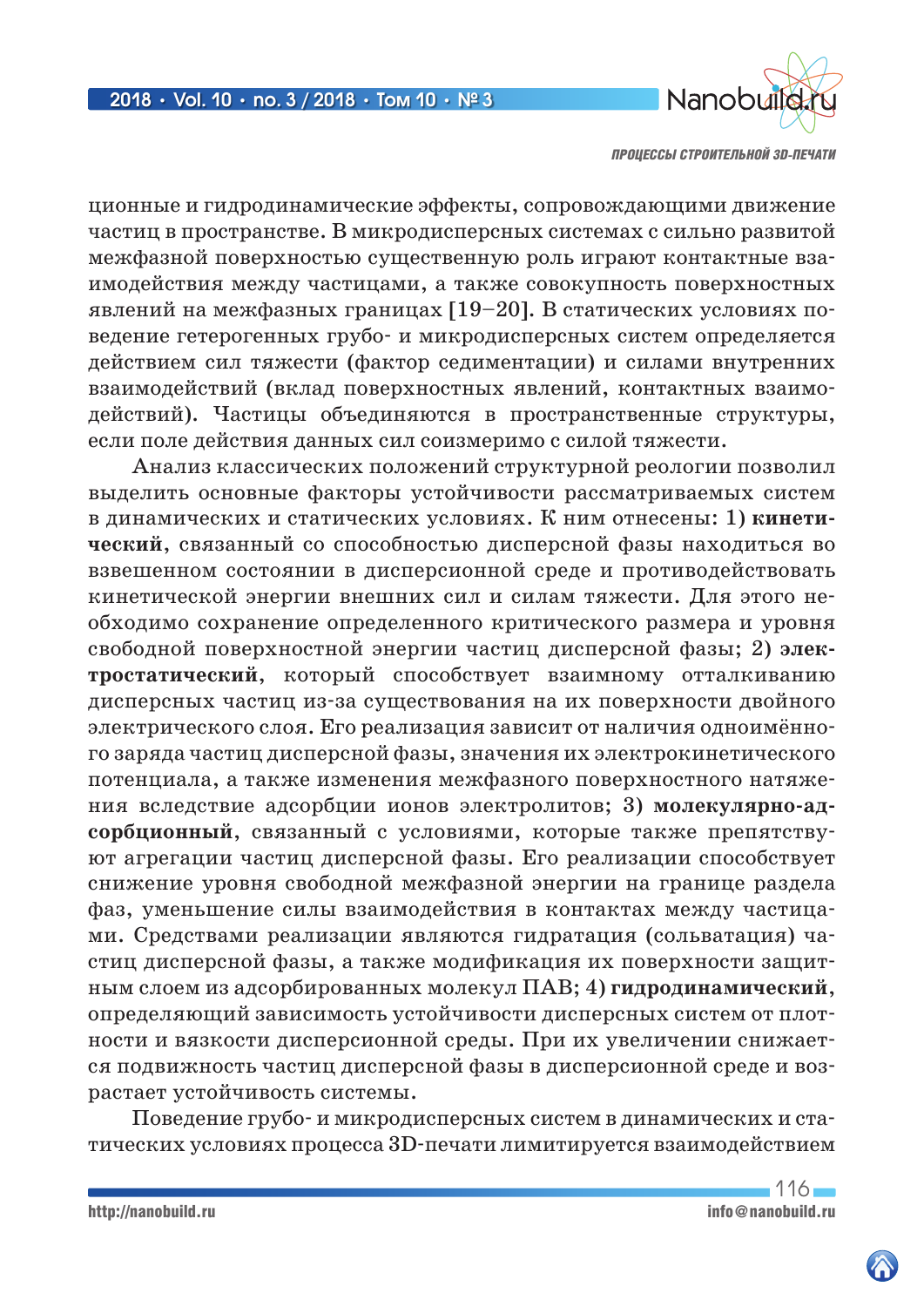

этих факторов. Результативность их влияния на устойчивость систем оценивается двумя критериями – агрегируемостью и прочностью, теоретически обоснованными в работах [17–19].

# Критерий агрегируемости

Коагуляционная структура в дисперсных системах может возникнуть и сохранять устойчивость, если силы сцепления  $f_{c}^{\phantom{\dag}}$  между частицами соизмеримы или превышают вес частиц *G\** в дисперсионной среде [17]. Вес частиц определяется из соотношения

$$
G^* = \rho_{eff} d^3 g \tag{1}
$$

где  $\rho_{_{\it eff}}$  – приведенная плотность частицы в дисперсионной среде  $(\rho_{_{eff}} = \rho_{_0} - \rho_{_I}, \rho_{_0} -$  плотность твердой фазы,  $\rho_{_I}$  – плотность дисперсионной среды), *d* – характерный размер частицы, *g* – ускорение силы тяжести.

Получено соотношение для диапазона критических размеров частиц dc, которые могут образовать устойчивые коагуляционные структуры [17]:

$$
\frac{d_c}{2} = r_c \equiv \left[ \frac{(U_i/r)}{\left(\frac{4}{3}\pi \rho_{eff}gh_i\right)} \right]^{1/2},\tag{2}
$$

где  $U^{\phantom{\dagger}}_i$  – энергия взаимодействия частиц в контакте,  $h^{\phantom{\dagger}}_i$  – расстояние между частицами.

Найденные в [17] численные значения  $d_{_{c}}$  показали, что самопроизвольное образование коагуляционных структур возможно в дисперсиях с размером частиц в десятки и даже сотни микрометров. Применительно к смесям для 3D-печати, которые как высококонцентрированные пасты относятся к дисперсным системам с ближней коагуляцией частиц, величина  $d_{_c}/2 \sim 5 \times 10^{-5} \text{--} 10^{-4}$  м.

**Критерий прочности** определяет функциональную зависимость прочности структуры дисперсной системы от размера частиц (в области  $< d_{_c}$ ), прочности индивидуальных контактов и их числа в единице объема структуры, зависящего от концентрации дисперсной фазы  $\varphi$  в дисперсионной среде [17]: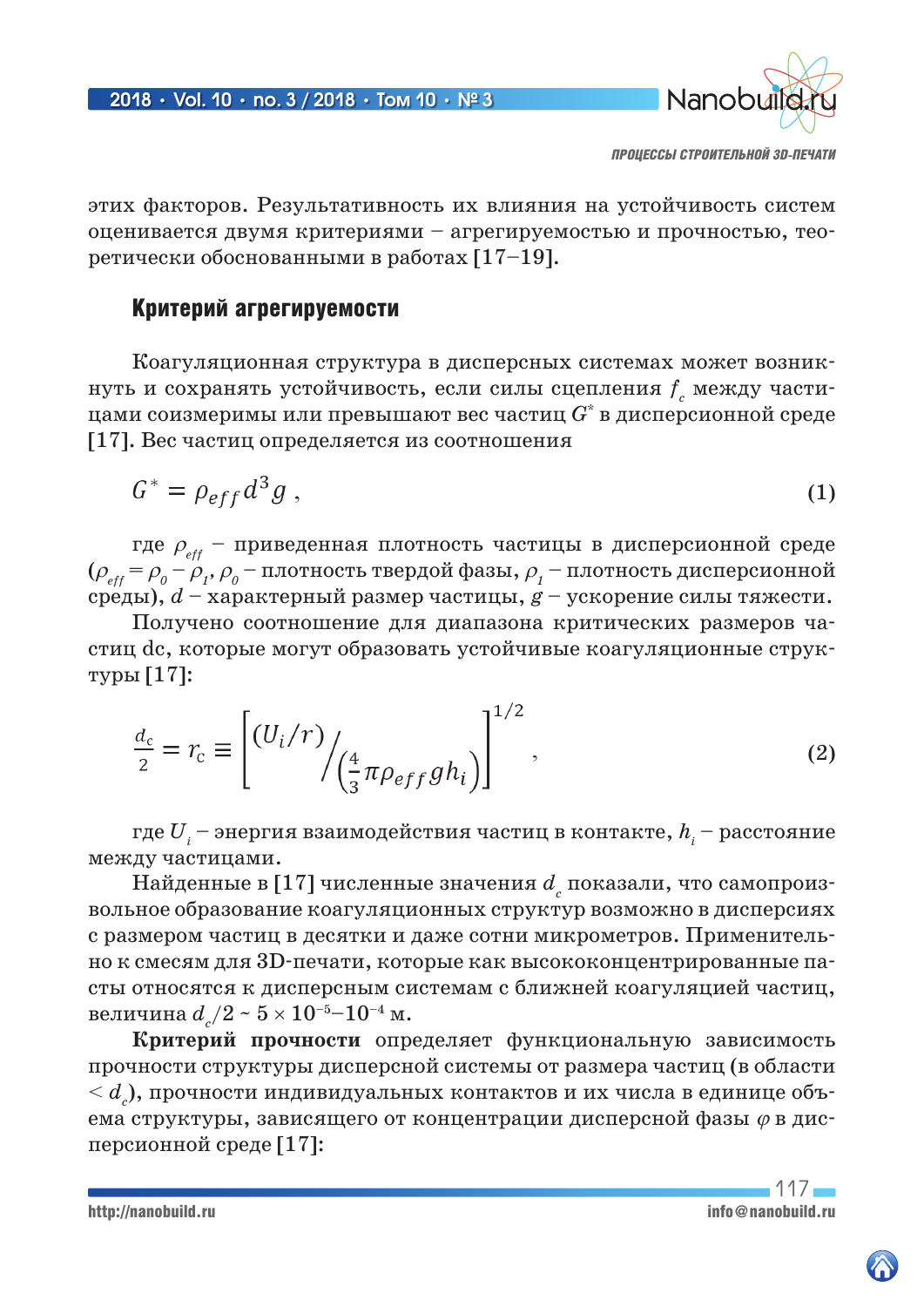

$$
P_m = \alpha_i F_c n^{2/3} = \frac{\alpha_i F_c f(\varphi)}{d^2},
$$
\n(3)

где  $P_{_{m}}$  – прочность структуры,  $\alpha_{_{i}}$  – коэффициент, характеризующий тип упаковки частиц,  $\overline{F}_{c}$  – сила сцепления в контакте,  $n$  – число контактов между частицами в единице объема,  $\varphi$  – объемная концентрация частиц, *d* – их средний размер.

Доказано [17], что критические концентрации частиц дисперсной фазы  $\varphi_{_0}$  (образования коагуляционной структуры) и  $\varphi_{_c}$  (ее упрочнения) для каждой пары «твердая дисперсная фаза – жидкая дисперсионная среда» зависят от характеристик частиц дисперсной фазы и свойств дисперсионной среды.

Исходя из анализа факторов и критериев устойчивости и прочности дисперсных систем на стадии существования коагуляционной структуры, можно выделить следующие средства управления их реологическим поведением в статических и динамических условиях 3D-печати:

1) по отношению к дисперсной фазе – ее концентрация  $\varphi$ , размер частиц  $d_{_c}$ и их морфология, химико-минералогический состав, физико-химические свойства поверхности частиц, определяющие вклад кинетического, электростатического и молекулярно-адсорбционного факторов;

2) по отношению к дисперсионной среде – ее ионный состав, вязкость, плотность, определяющие вклад электростатического, молекулярно-адсорбционного и гидродинамического факторов.

# Концепция реализации возможностей арсенала «нано» для управления реологическим поведением дисперсных систем в условиях строительной 3D-печати

Речь идет о выборе традиционных рецептурно-технологических средств и средств из арсенала «нано» для решения задач:

1) оптимизации реологических характеристик смесей (вязкопластичности h, формоустойчивости *F*) при обеспечении задаваемого уровня качества получаемых композитов  $\bar{R}$ .

2) организации кинетики процессов схватывания и твердения (скорости и времени завершения  $\tau$ ).

В наших исследованиях [12, 13] относительно решения второй задачи к возможностям арсенала «нано» были отнесены технологии и тех-



 $118 -$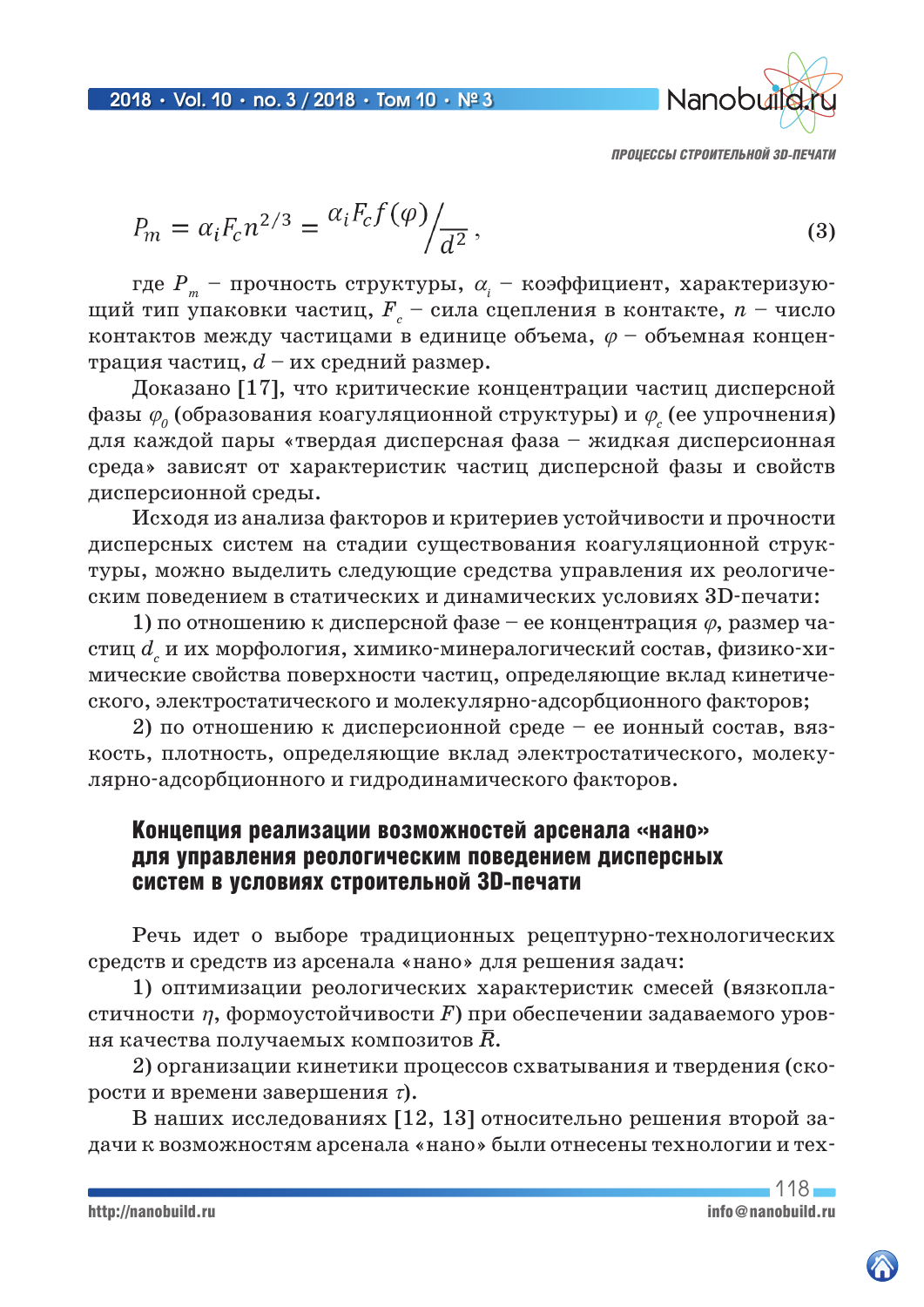

ники наноструктурирования и (или) наномодифицирования строительных композитов по принципу «сверху – вниз» и «снизу – вверх». Для решения первой задачи обоснование факторного пространства управления (табл.) основано на представленных выше средствах повышения устойчивости дисперсных систем на стадии формирования коагуляционной структуры.

*Таблица*

| Компоненты<br>смеси    | Средства<br>регулирования           | Рецептурно-технологические факторы<br>управления                                                            |
|------------------------|-------------------------------------|-------------------------------------------------------------------------------------------------------------|
| дисперсная<br>фаза     | концентрация                        | состав смеси по В/Т-отношению                                                                               |
|                        | размер частиц                       | гранулометрия наполнителей и заполни-<br>телей                                                              |
|                        | морфология частиц                   | соотношение $d/l$ частиц наполнителей<br>и заполнителей                                                     |
|                        | химико-минералоги-<br>ческий состав | состав смеси по $C/S$ – вид связующего,<br>наполнителей и заполнителей                                      |
|                        | свойства поверхности<br>частиц      | условия и режимы диспергации (помо-<br>ла); условия и режимы перемешивания;<br>виды и дозировки добавок ПАВ |
| дисперсионная<br>среда | ионный состав                       | виды и дозировки добавок электролитов                                                                       |
|                        | вязкость / плотность                | температура, виды и дозировки добавок<br>модификаторов вязкости (коагулянтов)<br>и наномодификаторов        |

# **Средства и рецептурно-технологические факторы регулирования реологических характеристик смесей для 3D-печати**

Общими для решения обеих задач являются факторы варьирования состава смеси по В/Т-отношению, виду и характеристикам связующего и наполнителей, условий и режимов диспергации (помола) и перемешивания, температуре твердения, вида и дозировок добавок ПАВ. При этом необходимо учитывать и дополнительные специальные факторы для управления реологией, а именно варьирование соотношения *d/l* частиц наполнителей и заполнителей, использование добавок электролитов, модификаторов вязкости (коагулянтов) и наномодификаторов.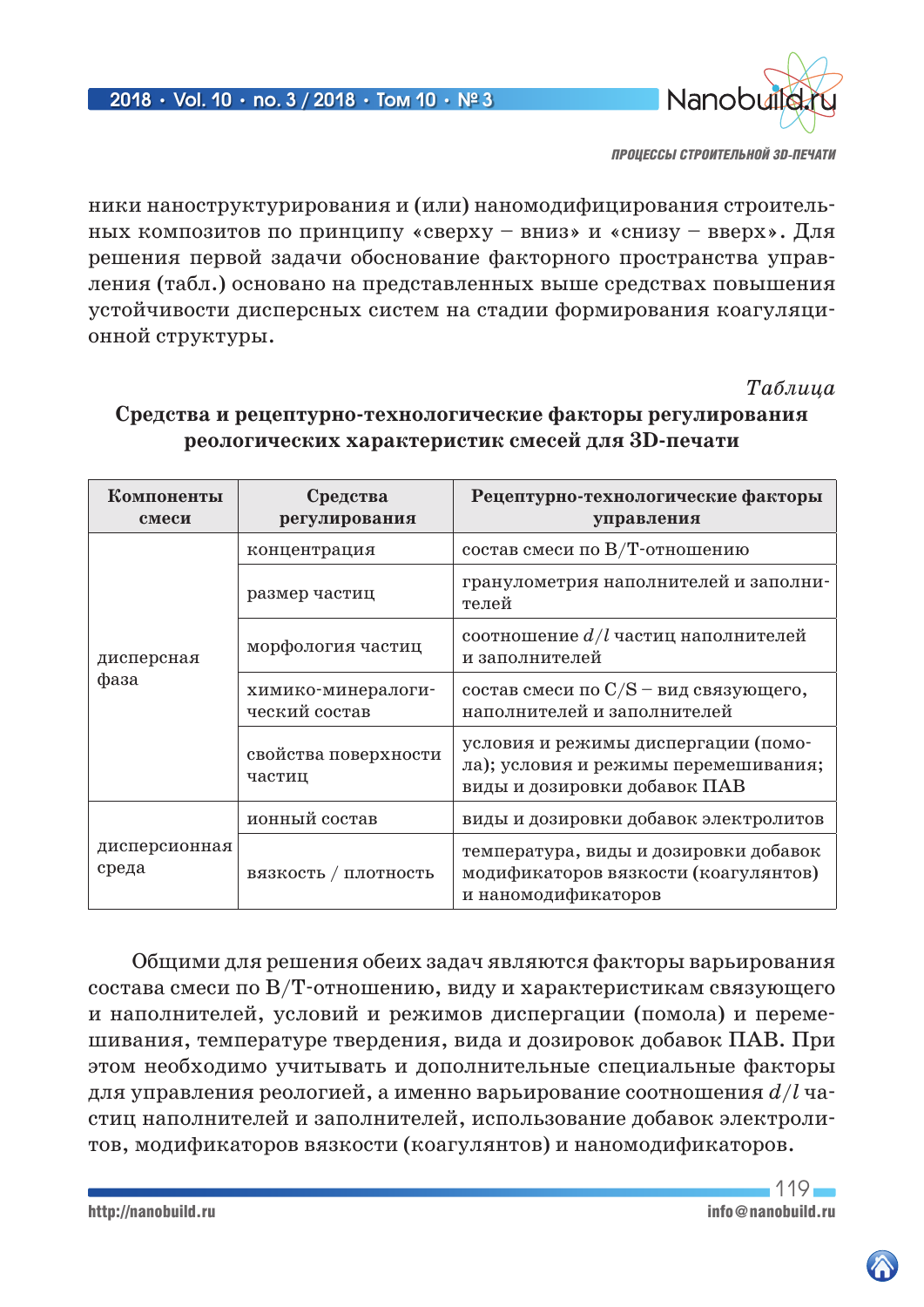

Из всей совокупности факторов управления реологическим поведением дисперсных систем в процессе 3D-печати к традиционным рецептурно-технологическим факторам относятся химико-минералогический состав и гранулометрия связующего, заполнителей и наполнителей, механохимическая активация поверхности при помоле и перемешивании, температура как средство регулирования растворимости компонентов сырьевой смеси и соответственно скорости и степени насыщения системы катионами и анионами.

К средствам из арсенала «нано», в соответствии с нанотехнологическим принципом «снизу – вверх», можно отнести приемы изменения состояния поверхности твердых частиц дисперсной фазы при введении добавок электролитов и ПАВ, а также пространственно–геометрической и энергетической обстановки в конденсационном объеме путем введения добавок-модификаторов вязкости и наномодификаторов.

### Заключение

Прикладные инженерные решения по управлению реологией, структурообразованием и свойствами смесей и композитов для 3D-печати должны быть основаны на применении традиционных рецептурнотехнологических факторов и использовании средств из арсенала «нано». Управление требуется рассматривать одновременно как действие и процесс, а его результат оценивать по задаваемым реологическим свойствам смесей, параметрам кинетики схватывания и твердения, а также по достигаемому уровню качества композитов по конструкционным и функциональным характеристикам. Для проектирования номенклатуры эффективных составов смесей для 3D-печати и создания композитов различного функционального назначения необходимо решение следующих задач исследований: 1) изучение моделей реологического поведения; 2) изучение процессов схватывания и твердения; 3) обоснование требований к реологическим характеристикам и оптимизация моделей реологического поведения; 4) обоснование требований к кинетике процессов структурообразования и твердения в соответствии со скоростью печати строительных объектов.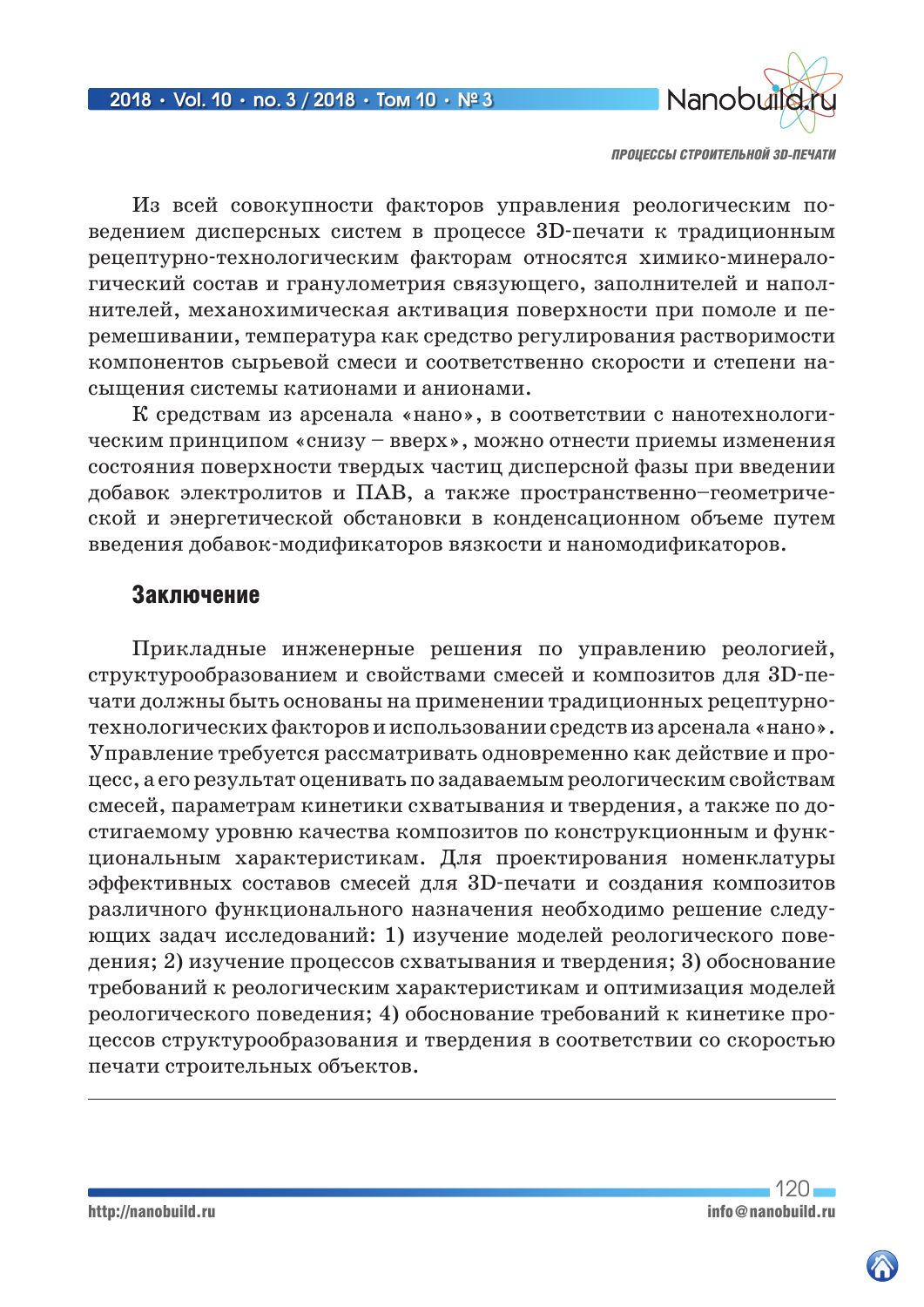

*Работа выполнена по проекту 7.10781.2018/11.12 по государственному заданию «Выполнение проектов для получения первичных научных результатов, обеспечивающих расширение участия подведомственных образовательных организаций в реализации Национальной технологической инициативы».*

*Данная публикация подготовлена при научных консультациях д.т.н., проф., академика РААСН Е.М. Чернышова.*

### *Библиографический список:*

- 1. *Lim S., Buswell R.A., Le T.T., et al.* Developments in construction-scale additive manufacturing processes //Automation in Construction.  $2012. - 21(1)$ . - Pp.  $262-268$ .
- 2. *Gebler M., Schoot Uiterkamp A.J.M., & Visser C.* A global sustainability perspective on 3D printing technologies // Energy Policy.  $2014. - 74(C)$ . – Pp. 158–167.
- 3. *Tay Y.W., Panda B., Paul S.C., et al.* Processing and Properties of Construction Materials for 3D Printing // Materials Science Forum. 2016. – 861. – Рр. 177–181.
- 4. *Lloret E., Shahabb A.R., Linus M., et al.* Complex concrete structures Merging existing casting techniques with digital fabrication // Computer-Aided Design. 2015. – V.  $60. - Pp. 40 - 49.$
- 5. *Weng Y., Li M., Qian S., et al.* Design 3D printing cementitious materials via Fuller Thompson theory and Marson-Percy model // Construction and Building Materials.  $2018. - V. 163. - Pp. 600 - 610.$
- 6. *Roussel N.* Steady and transient flow behaviour of fresh cement pastes // Cement and Concrete Research. 2005. – 35 (9). – Рр. 1656–1664.
- 7. *Khalil N., Aouad G., El Cheikh K. & Rémond S.* Use of calcium sulfoaluminate cements for setting control of 3D-printing mortars // Construction and Building Materials. 2017. – V. 157. – Рр. 382–391.
- 8. *Panda B., & Tan M.J.* Experimental study on mix proportion and fresh properties of fly ash based geopolymer for 3D concrete printing // Ceramics International. 2018. – V. 44. Is. 9. – Рр. 10258–10265.
- 9. *Paul S.C., Tay Y.W.D., Panda B., & Tan M.J.* Fresh and hardened properties of 3D printable cementitious materials for building and construction // Archives of Civil and Mechanical Engineering. 2018. – V. 18(1). – Рр. 311–319.
- 10. *Van Zijl A., Chandra S., Tan M.J., et al.* Properties of 3D Printable Concrete // 2<sup>nd</sup> International Conference on Progress in Additive Manufacturing, (Pro-AM 2016). – At Nanyang, Singapore, 2016. – Рр. 421–426.
- 11. *Perrot A., Rangeard D. & Pierre A.* Structural built-up of cement-based materials used for 3D-printing extrusion techniques // Materials and Structures.  $-2016$ .  $- V. 49$ . Pp. 1213–1220.
- 12. *Chernyshev E.M., Artamonova O.V., Slavcheva G.S.* Concepts and technology base nano-modification of structures of building composites. Part 3: effective nanomodifica-